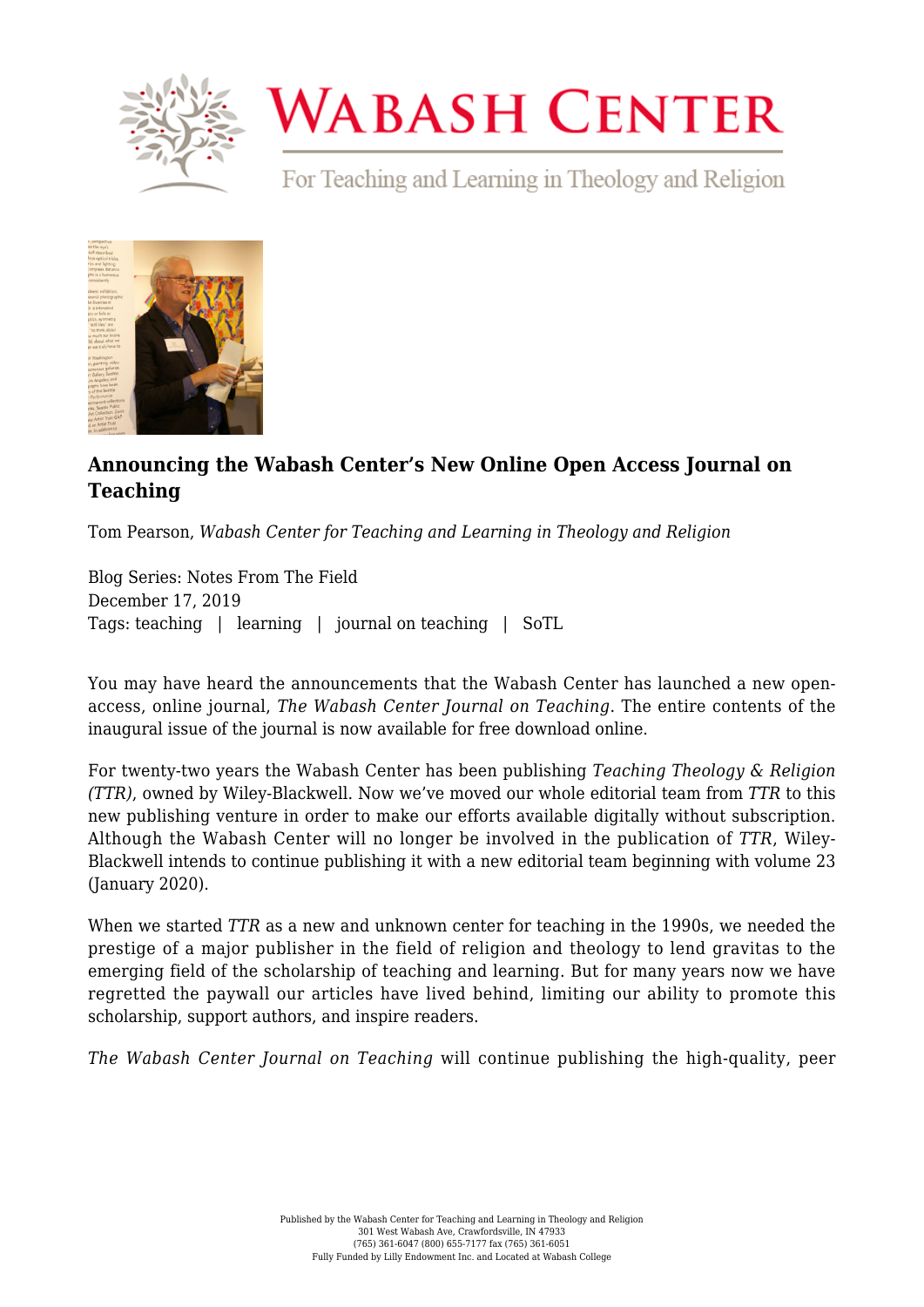reviewed scholarship on teaching in the fields of theological and religious studies that has been the hallmark of *TTR* for over two decades. The new journal carries forward the same scope and focus of scholarship – but now our efforts will be freely available online.

In the new journal you'll find the popular Teaching Tactics. In addition to Forums (with contributions now listed individually) we will also highlight Special Topic sections. And the new journal reintroduces Book Reviews, which were removed from *TTR* in 2015 to allow more space for articles in the print journal.

So while you'll find *The Wabash Center Journal on Teaching* familiar, you will also begin to notice new developments. The open-access online platform allows us to provide convenient links to sources on the internet and links back to previously published articles. But more than that, the new platform provides the opportunity for *The Wabash Center Journal on Teaching* to become more than just a print journal available online.

It's easy to insert links to video clips, graphics, or sound files – although these links must be found on the web or created by authors. It takes a leap of imagination to conceive how teaching issues and contexts, arguments and evidence, could be represented graphically, in motion, visually. Until now, the written word would have seemed to be the distinctive home for sustained rigorous, reflection on teaching. But we're moving into a new world in which the "text" that creates and makes legible academic thinking needn't be limited to words on a page.

So we issue this challenge to our readers and authors: send us sustained critical reflection on your teaching practice and context that explores the boundaries and possibilities of representational forms and genres available on an open-access online platform.

## **4 Highlights of the Inaugural Journal Issue**

**1. "State of the Field"** essays by:

[Frank M. Yamada](https://serials.atla.com/wabashcenter/article/view/1580/1738)

[Eugene V. Gallagher and Joanne Maquire](https://serials.atla.com/wabashcenter/article/view/1579/1737)

A [Conversation with Maryellen Weimer](https://serials.atla.com/wabashcenter/article/view/1581/1732) (longtime editor of *The Teaching Professor*, and leading authority on disciplinary based scholarship on teaching)

**2. Reflections on the teaching legacy of Dr. Katie Geneva Cannon** by several of her former students:

[Stacey M. Floyd-Thomas](https://serials.atla.com/wabashcenter/article/view/1585/1762)

[Karen K. Seat](https://serials.atla.com/wabashcenter/article/view/1586/1761)

[Miguel A. De La Torre](https://serials.atla.com/wabashcenter/article/view/1587/1760)